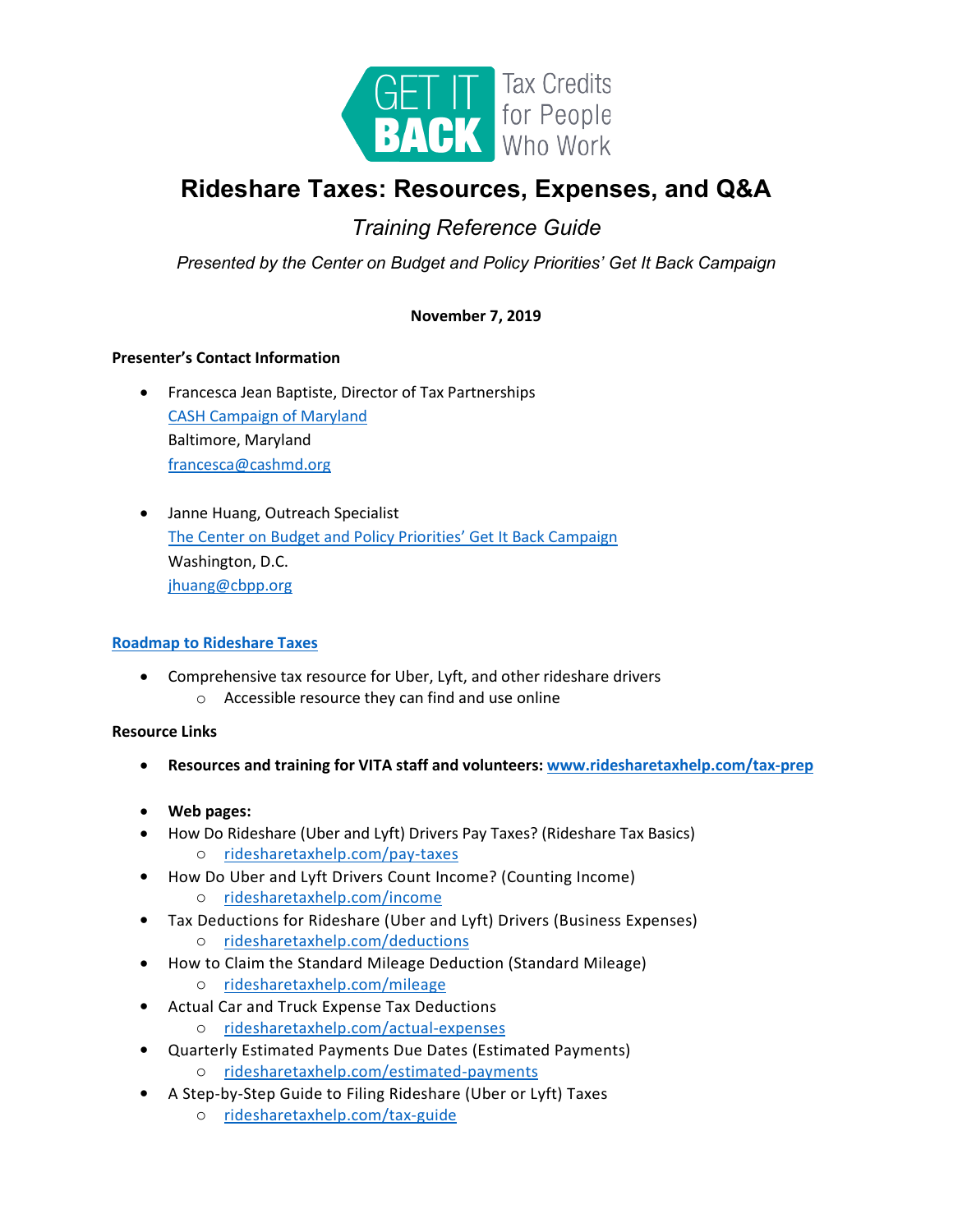- **Tools:**
- Estimated Payments Calculator ridesharetaxhelp.com/calculator
- Rideshare Tax Cheat Sheet ridesharetaxhelp.com/cheatsheet
- Tax Organizer ridesharetaxhelp.com/organizer
- Business Expense Tracker [ridesharetaxhelp.com/tracker](http://www.ridesharetaxhelp.com/tracker)

# **[Rideshare Tax Resources for Tax Preparers](http://www.ridesharetaxhelp.com/tax-prep)**

• One page with all the links to resources that tax preparers need

**[\(Training\) Rideshare Taxes: What Your Tax Volunteers Should Know](http://eitcoutreach.org/rideshare-training)**

- This is a good place for tax preparers to start, especially if they do not know a lot about rideshare taxes
- Includes presentation slides and notes
- Can be a useful tool to help structure your VITA training

**[How Do Rideshare \(Uber and Lyft\) Drivers Pay Taxes?](http://ridesharetaxhelp.com/pay-taxes)**

This primary resource covers every topic you need to know

- Send clients here if they need more information
- Includes many pages that go into detail on how to file rideshare taxes:
	- o [How to Count Income](http://www.ridesharetaxhelp.com/income)
	- o [Tax Deductions](http://www.ridesharetaxhelp.com/deductions)
		- One of the more important pages
		- Addresses the concerns many people have tracking business expenses and identifying tax deductions
		- **Includes many graphics to make it easier to understand**
	- o [Quarterly Estimated Payments](http://www.ridesharetaxhelp.com/estimated-payments)
		- Explains how and when to pay them
		- **Estimated Payments Calculator Tool** 
			- Simplified version
			- Advanced version
- Many resources that you can use:
	- o Roadmap to Rideshare Taxes Business Cards
		- Distribute when you are unable to give people a bunch of information and want to direct them to the website
	- o Rideshare Taxes Cheat Sheet
		- A one-pager that covers the essentials that people need to know
	- o Tax Organizer
		- Have clients fill out the form before they come to their tax filing appointment
		- **Helps prepare people to bring everything they need for their session**
	- o [Outreach Toolkit](https://drive.google.com/open?id=1VDBRfJCSS3znp9V4jqcutbvEhvJG5DJy)
		- Sample Facebook posts and tweets
		- **Also includes some graphics**
		- Resources will be added to the toolkit over time

## **Business Expenses Refresh**

- Business deductions (business expenses)
	- o Always remember that business expenses must be Ordinary and Necessary
		- Ordinary: expenses that are common and accepted in the taxpayer's line of work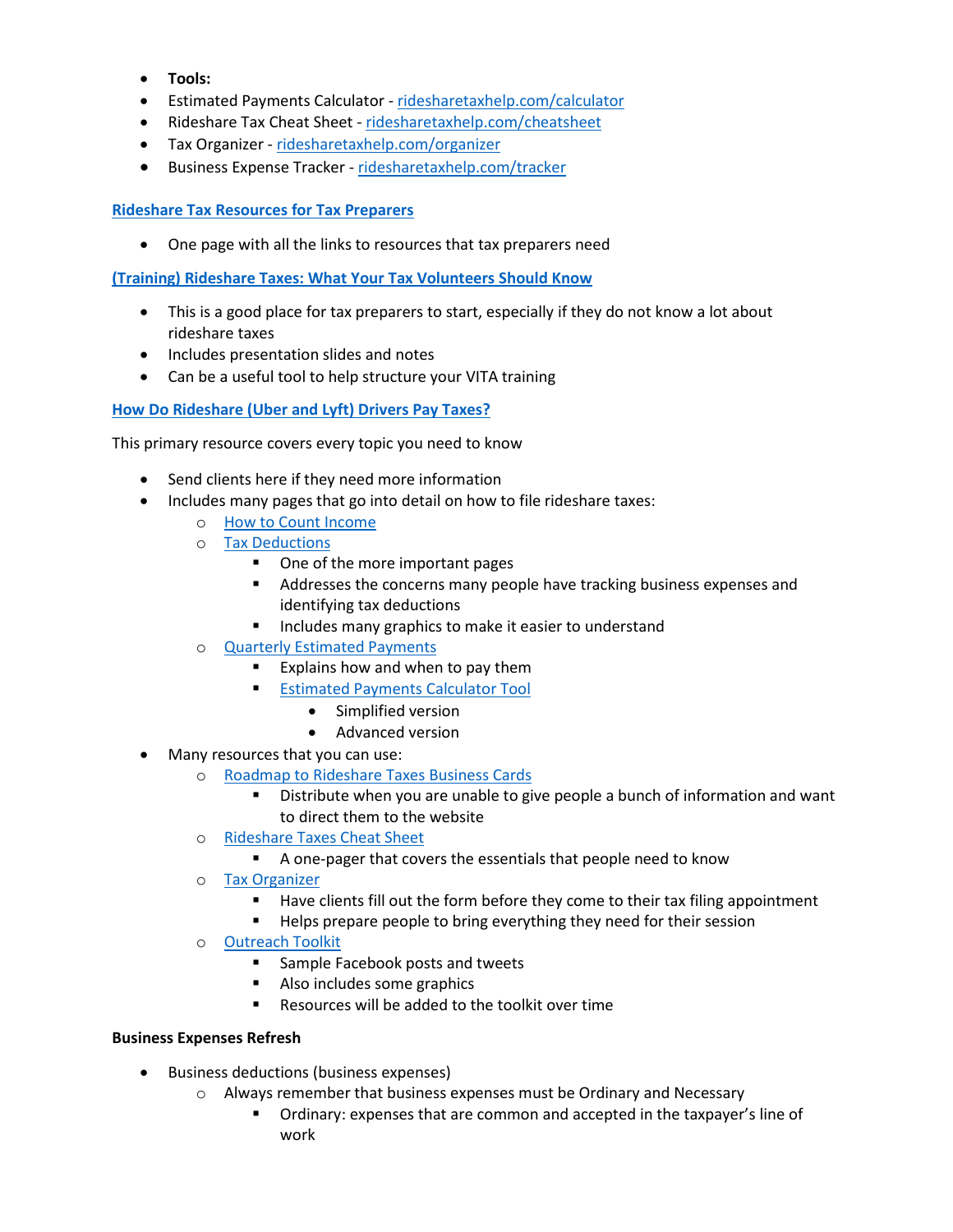- Necessary: expenses that are helpful and appropriate for a particular trade or business
- o For Uber and Lyft, most of these expenses will be related to the car
- o VITA limit for business deductions is \$25,000
	- 43,103 miles is the maximum miles for business expenses
- Standard Mileage Deduction
	- o Biggest deduction most drivers will have, easier than actual expenses
	- $\circ$  \$0.58 (per mile in 2019)
		- The IRS sets the rate every year, so it may change each tax season
	- o Considers everything that you do with your car for your business
		- Car washes are included, so you CANNOT deduct them separately
	- $\circ$  Excludes the following (meaning you can get a deduction for these in addition to Standard Mileage):
		- **Tolls**
		- **Parking**
		- **Business percentage of auto loan interest** 
			- Can only use the percentage of the auto loan interest that relates to the business
			- Must figure out what percentage of the car is used for business v. personal and then calculate the percentage of the auto loan interest that is used for rideshare driving
		- **Business percentage of personal property taxes** 
			- If the driver is in a state that requires personal property taxes
			- Based on the value of the car  $\rightarrow$  but only the business percentage of this value can be added on top of the Standard Mile Deduction
	- $\circ$  If you live in a state that requires you to purchase additional auto insurance, then you can deduct this on top of standard mile deductions
	- o [Standard Mileage Deduction Infographic](https://www.eitcoutreach.org/wp-content/uploads/mileage-deduction.png)
		- A great resource to share with rideshare drivers
- Actual Car and Truck Expenses
	- o People need to hold on to all their receipts
		- Car washes, car depreciation, gas, parking, registration, tires, tolls, lease payments, etc.
	- o This is out of scope for VITA
		- It gets complicated, and it is difficult to teach volunteers
		- **•** Drivers who use this method will probably want to see a professional
	- o [Actual Expenses Infographic](https://www.eitcoutreach.org/wp-content/uploads/mileage-deduction.png)
- Other Deductible Mileage
	- o [What miles count?](https://www.eitcoutreach.org/wp-content/uploads/which-miles-count.png)
		- Miles driven to pick up passengers
		- Miles driven returning from drop-off points to a place to wait for another ride request
		- And any other mileage related to the business
			- Driving to the store to get supplies for your rideshare business (snacks, chargers, etc.)
	- o Three types of miles:
		- Business  $\rightarrow$  the only ones that are deductible
		- **Personal**
		- **•** Commuting
	- $\circ$  It's not just miles driven when you have a passenger that count, it's also in between rides
	- o Keep a mileage log!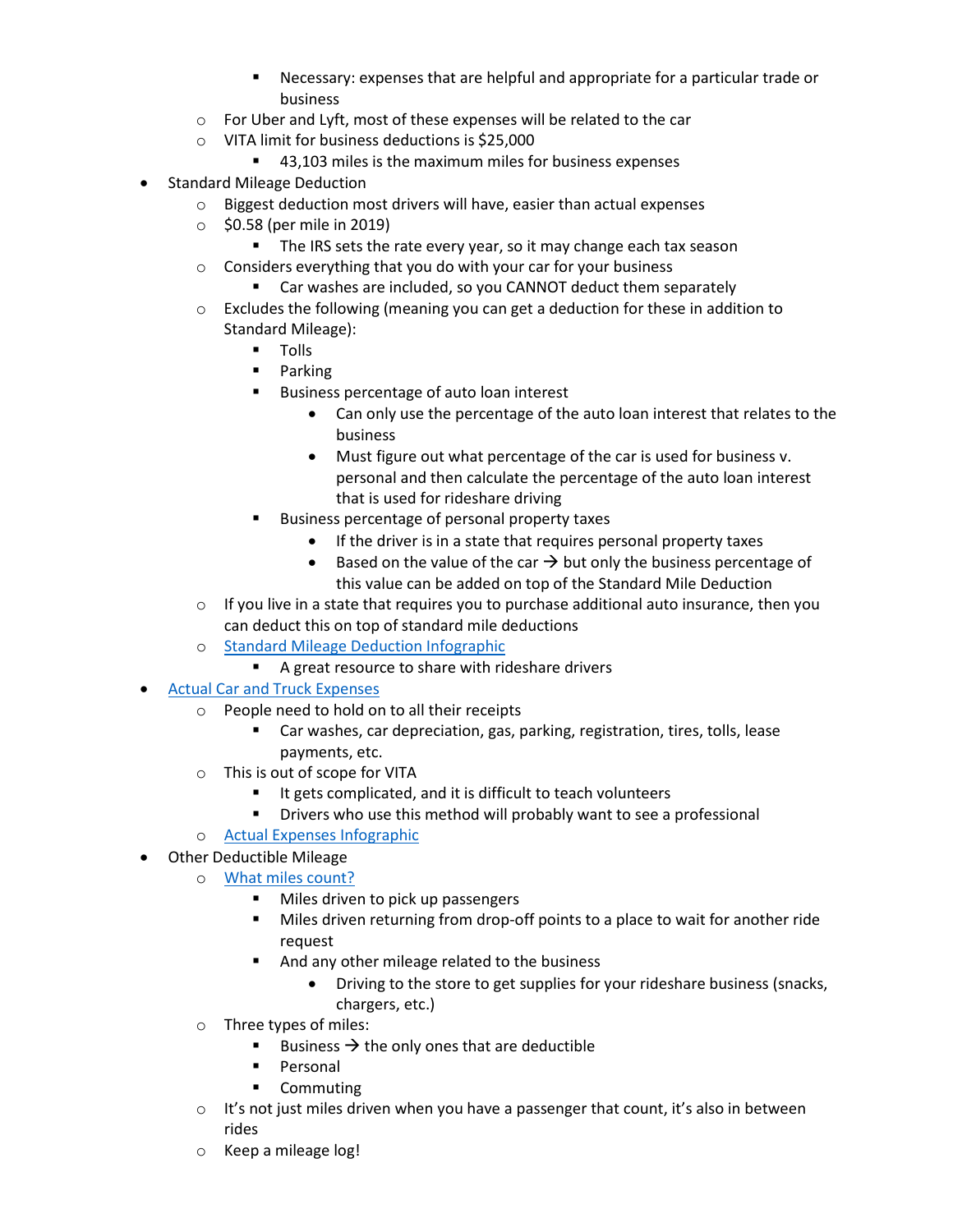- Date, destination, to and from, what they were doing
- The Lyft and Uber apps are a good starting point, but you need to keep track of miles on your own, so you have proof during tax time
- $\circ$  Helpful hint: Always tell driver that when they are on their way home (or leaving home to drive), they should make a quick trip to the gas station or the store to get business supplies so that the first and last trip of the day count as business miles instead of commuting miles
- o This infographic can [help drivers know which miles count](https://www.eitcoutreach.org/wp-content/uploads/which-miles-count.png)
- o What do you do with clients who say they could easily recreate the log?
	- Do not use scare tactics  $\rightarrow$  keep it positive
	- **Tell them to count all the mileage that they have**
	- Explain the value of tracking miles as you go, especially if you get audited by the IRS which looks out for:
		- Overstating expenses and;
		- Understating income
	- Self-employed filers need to be as accurate and as conservative as possible, especially if they don't have the correct records
	- Tell clients to be conservative with reporting this year, and next year focus on keeping accurate records
- Operating Expenses
	- $\circ$  Costs of phone, phone service plan, floor mats, dash cams, music apps, first aid kit, repairs, roadside assistance plans, office supplies, snacks and refreshments for passengers, etc.
	- $\circ$  You can take these other expenses in addition to Standard Mileage/Actual Expenses
	- o This infographic helps [drivers understand what other expenses can count towards their](https://www.eitcoutreach.org/wp-content/uploads/rideshare-tax-deductions.png)  [business](https://www.eitcoutreach.org/wp-content/uploads/rideshare-tax-deductions.png)
- Other Deductible Expenses
	- o Uber and Lyft get their cut
	- o There are some expenses you must pay to the platforms to use their app
	- o Fees vary by platform but tend to include:
		- **•** Commission fees
		- **Express pay fees**
		- **Tolls during a trip**
		- **Rental fees**
		- **Parking**
		- Other fees (city, airport, split fare, safe fare)
	- o These fees are deductible
	- o Can usually find them on the app, on the account summary statement
	- o As always—there is a [cheat sheet](http://ridesharetaxhelp.com/cheatsheet) you can use!

## **Other Questions**

- 1. Q: What should we do if the driver does not use a mileage log so all they have is the Uber/Lyft log on the app? Is the app enough to base mileage off?
	- a. If this is all a driver has for now, you should use it
	- b. Tell drivers that the rideshare app dies not include all the mileage that they have for their business
	- c. The point is to make your deduction as large as possible to make the self-employment taxes they pay is as small as possible
	- d. Would be beneficial for them to have their own mileage log
- 2. Q: How do you explain IRS definition for keeping a contemporaneous mileage log to the taxpayer?